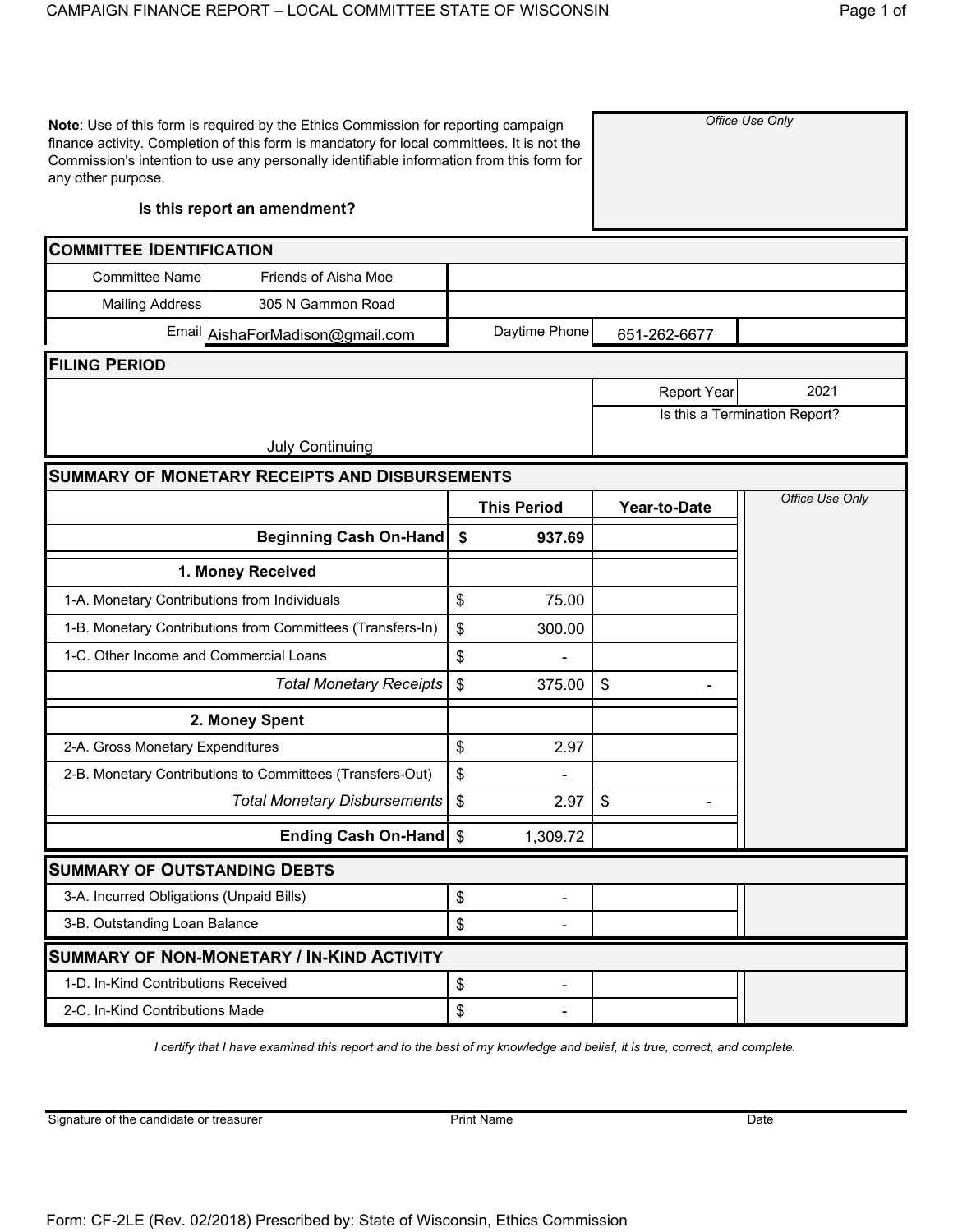| <b>Date</b> | Name             | <b>Address</b>   | City             | $_{\rm cr}$<br>$\mathbf{z}$ | Zip                              | <b>Occupation</b> | Comments | Amount              |
|-------------|------------------|------------------|------------------|-----------------------------|----------------------------------|-------------------|----------|---------------------|
| 3/23/202    | Sekhon<br>…Jav ' | 246 2nd St #1207 | San<br>-rancıscc | $\sim$<br>ັບກ               | 9410 <sup>r</sup><br>⊺Consultant |                   |          | --<br><b>.</b> v. v |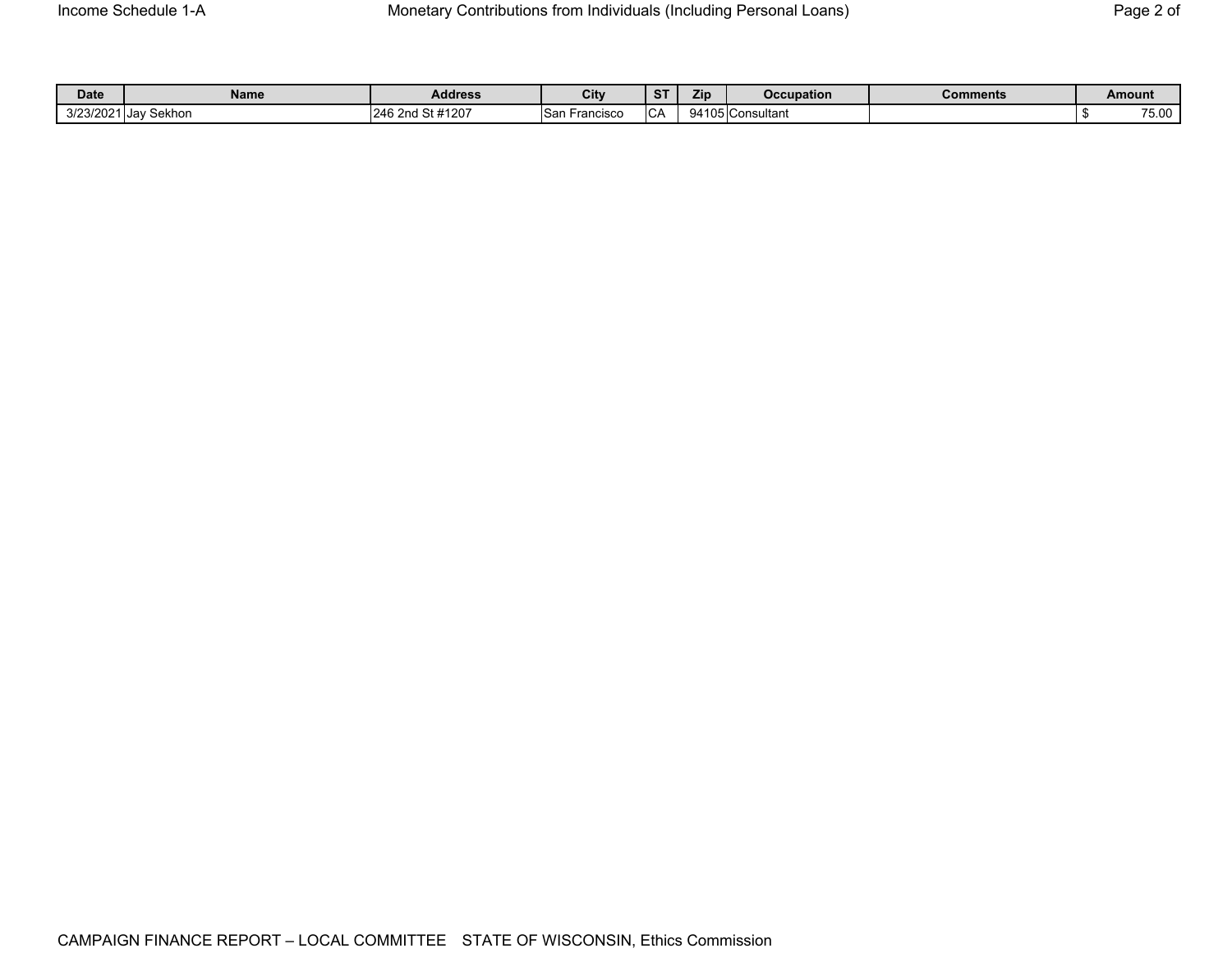| <b>Date</b> | <b>Committee Name</b>                     | <b>Address</b>             | City    | ST | Zip   | Comments | Amount |
|-------------|-------------------------------------------|----------------------------|---------|----|-------|----------|--------|
|             | 3/29/2021 Teaching Assistants Association | 520 University Ave STE 220 | Madison | WI | 53703 |          | 100.00 |
|             | 4/6/2021 AFCME AFL-CIO                    | <b>PO Box 8003</b>         | Madison | WI | 53708 |          | 200.00 |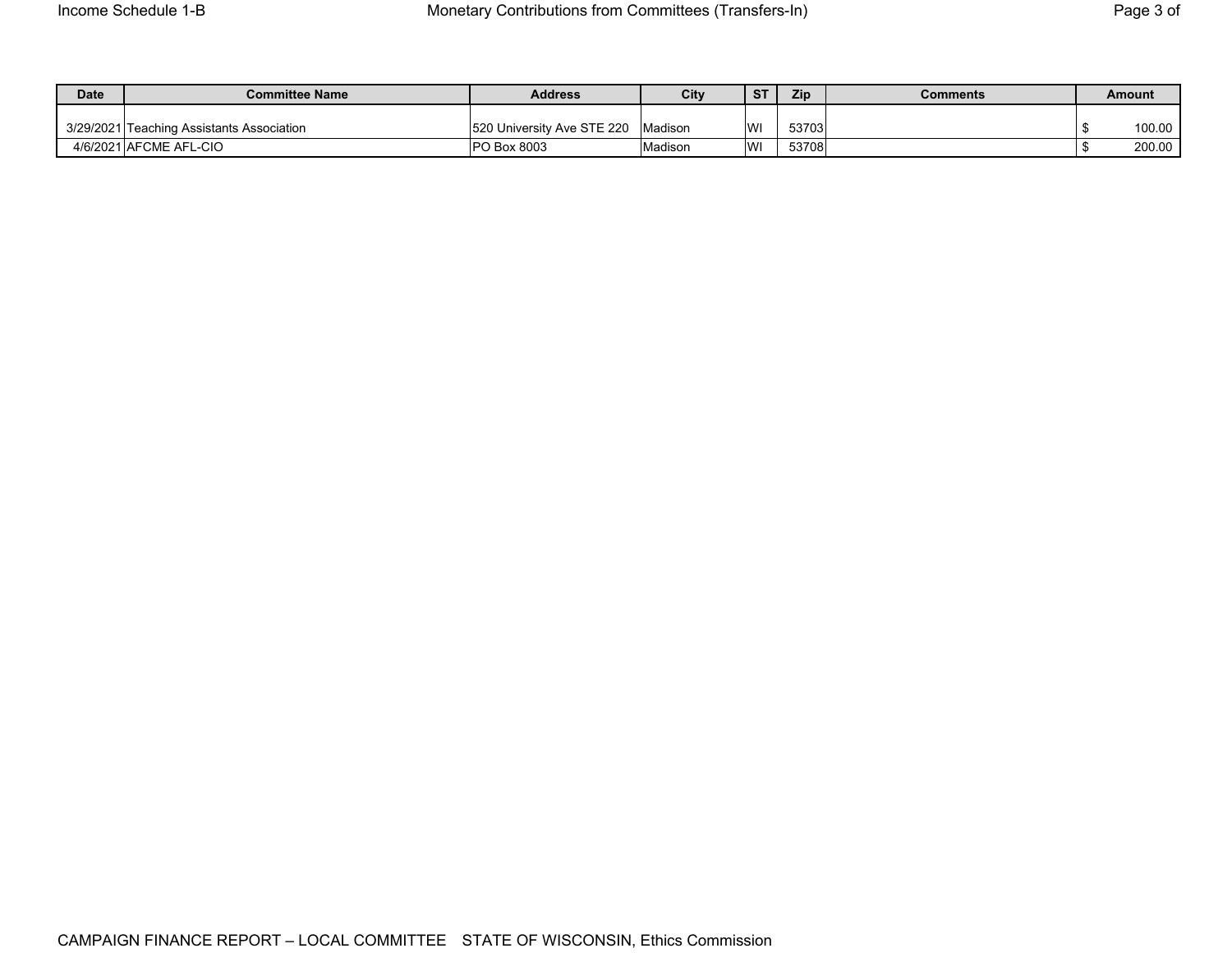| Date | Name | Address | . .<br>UЦ | ~<br>a. | מוז | <b>Reason for Income</b> | ำments<br>⊷∩r | Amount |
|------|------|---------|-----------|---------|-----|--------------------------|---------------|--------|
|      |      |         |           |         |     |                          |               |        |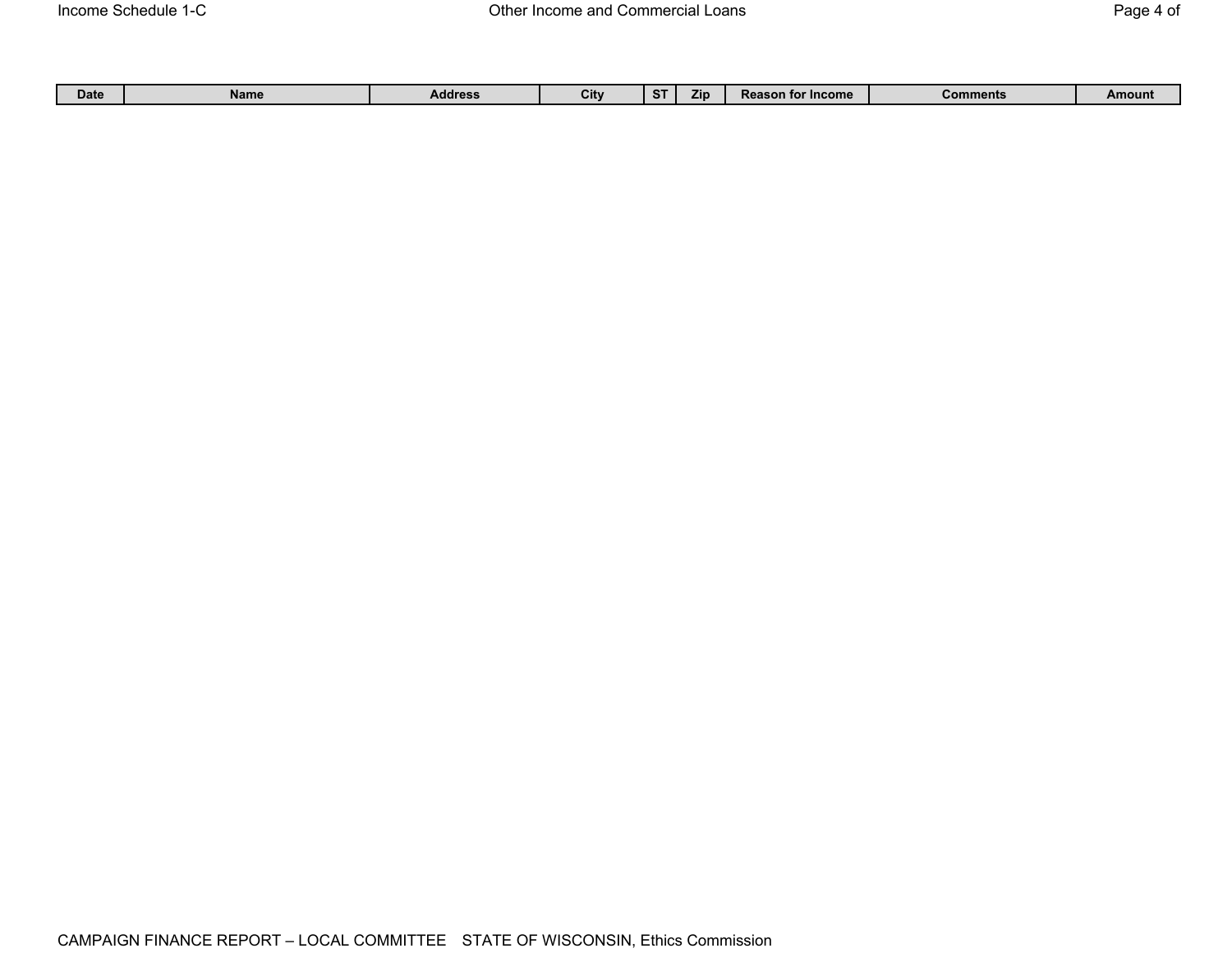| Date | Name | <b>Address</b> | City | $\sqrt{10}$<br>.ש | Comments | Value |
|------|------|----------------|------|-------------------|----------|-------|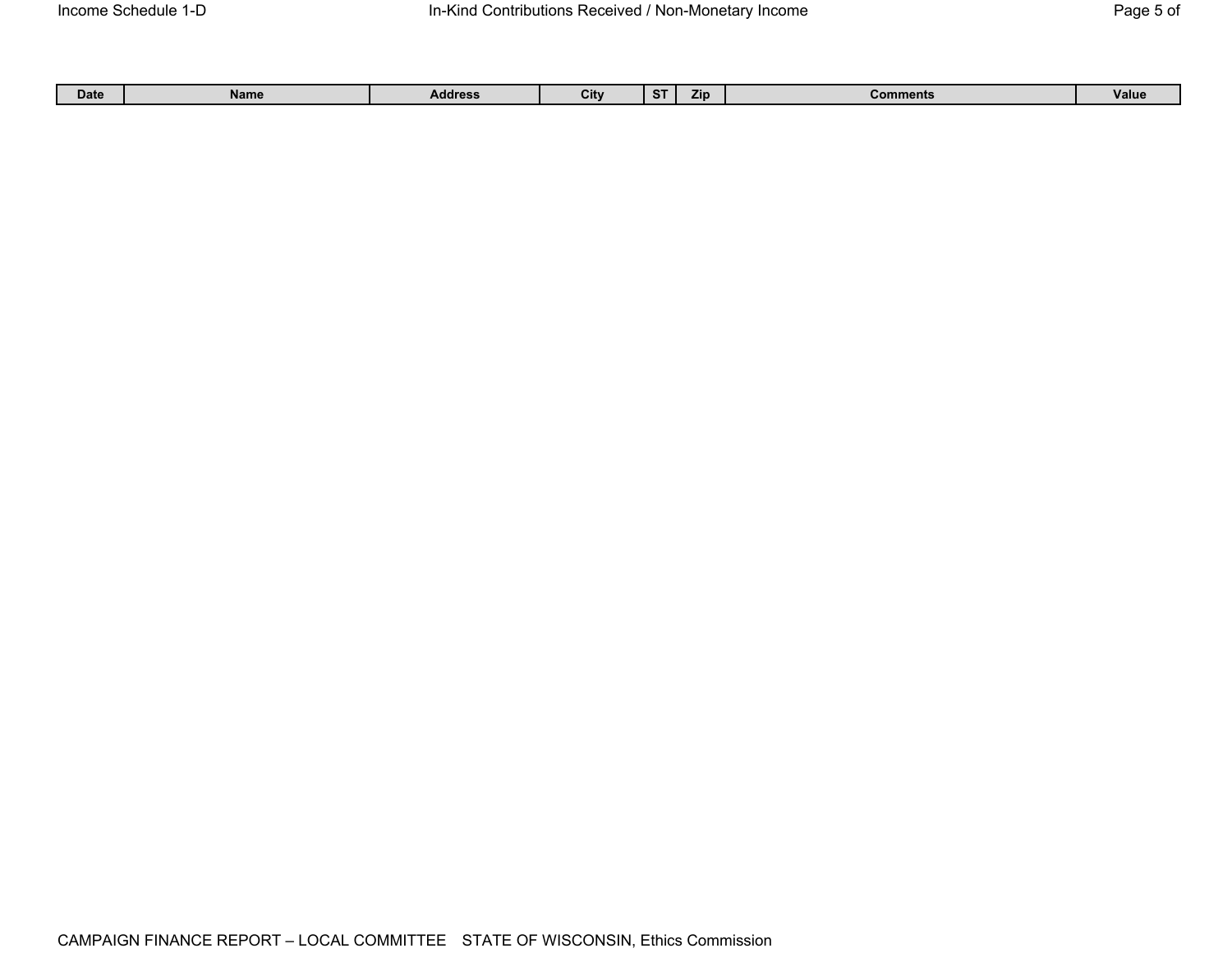| <b>Date</b>       | Name | <b>Address</b>       | City       | $\sim$ | Zip           | <b>Purpose</b>   | <b>Comments</b> | Amount                    |
|-------------------|------|----------------------|------------|--------|---------------|------------------|-----------------|---------------------------|
| 3/23/2021 ActBlue |      | Box 441146<br>$\sim$ | Somerville | IM/    | $\sim$<br>ے∪ا | 144-ActBlue Fees |                 | 07 /<br>$\sim$ . $\sigma$ |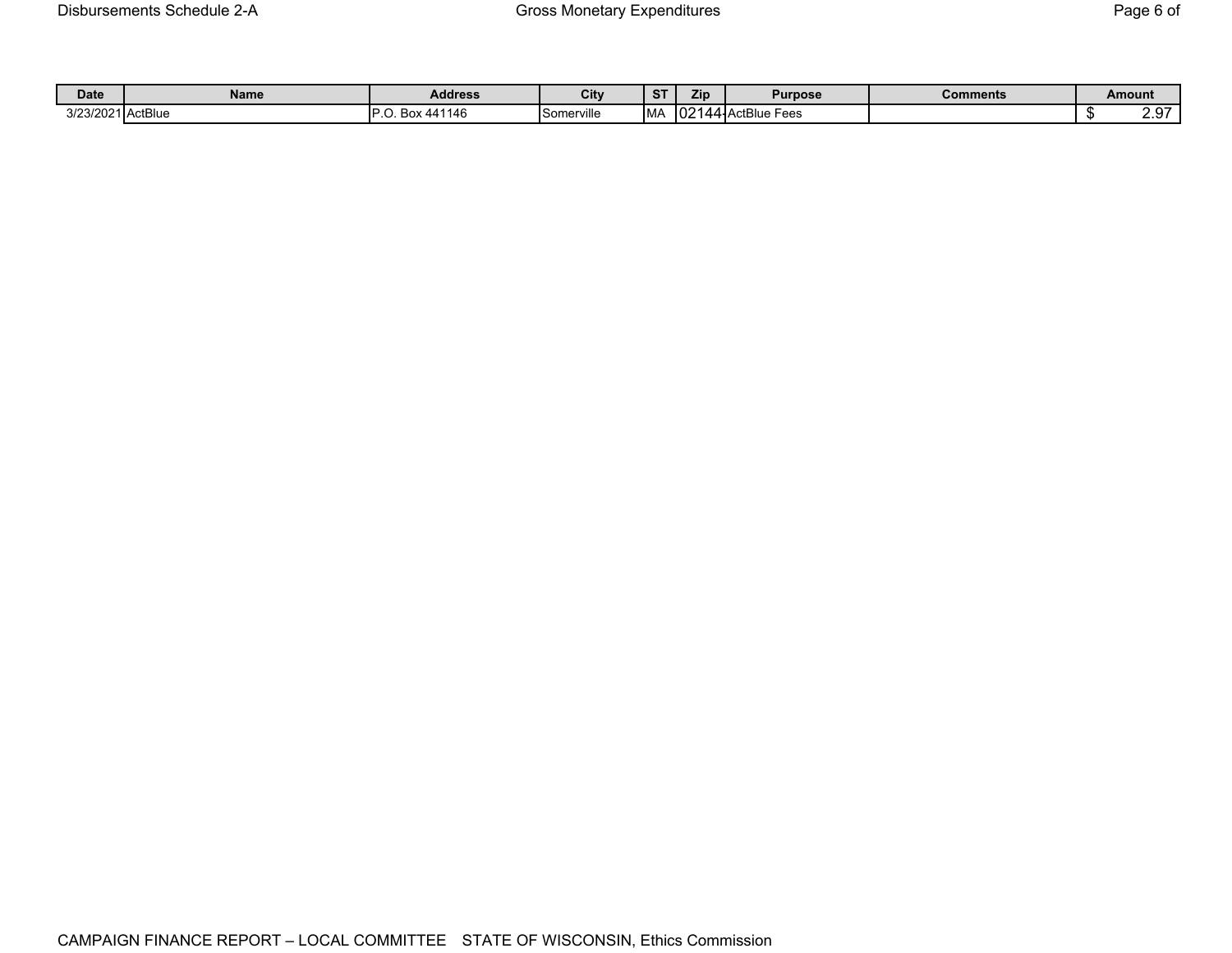|  | Date | .<br>іатк<br>. |  | . .<br>υīτ | - 31 | <b>ZID</b> |  | ount<br><b>AV 44</b> |
|--|------|----------------|--|------------|------|------------|--|----------------------|
|--|------|----------------|--|------------|------|------------|--|----------------------|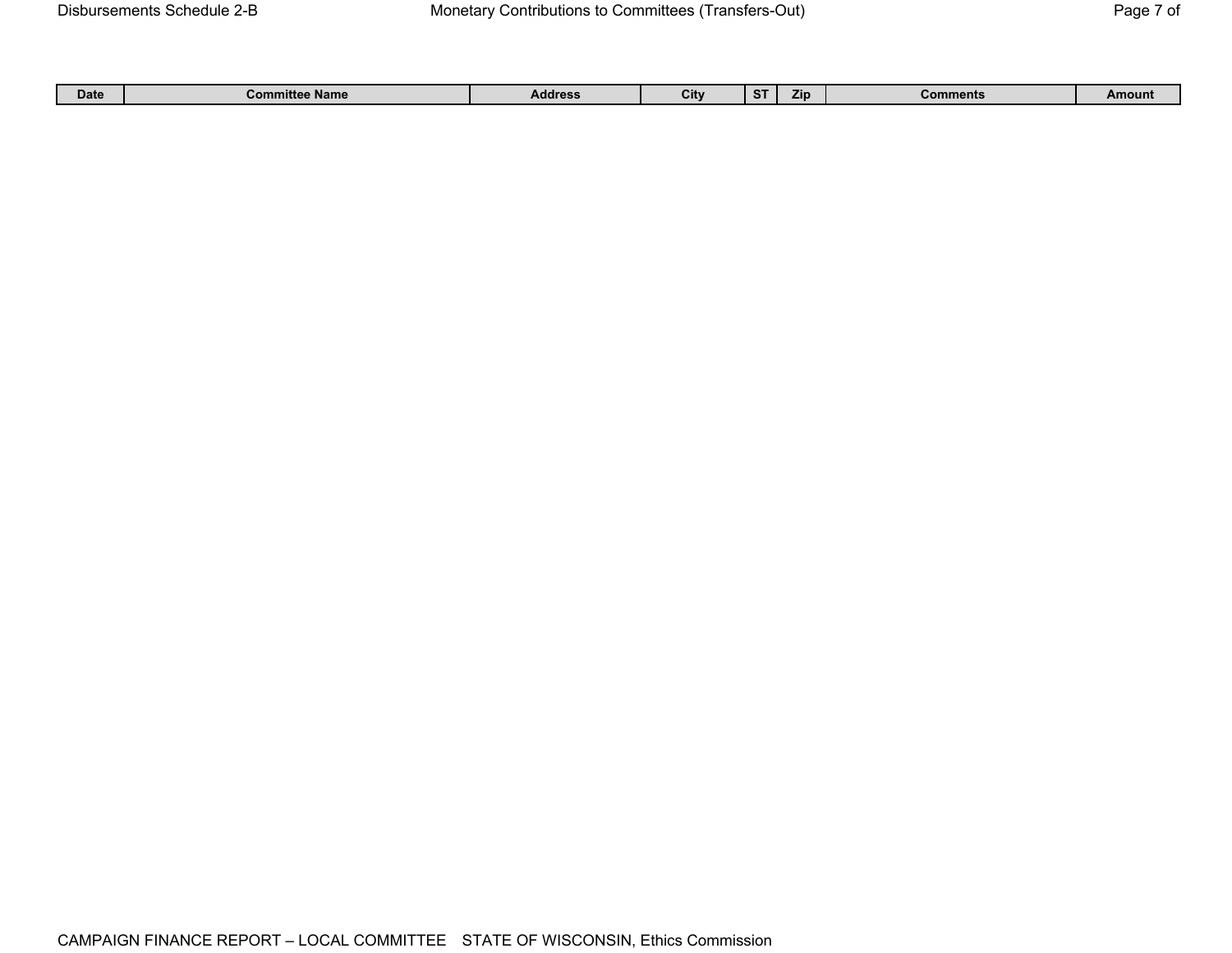| --<br>City<br><b>Zip</b><br><b>Value</b><br>Date<br>Address<br>mments<br>-cor<br>. . |  |  | Name |  |  |  |  |  |  |
|--------------------------------------------------------------------------------------|--|--|------|--|--|--|--|--|--|
|--------------------------------------------------------------------------------------|--|--|------|--|--|--|--|--|--|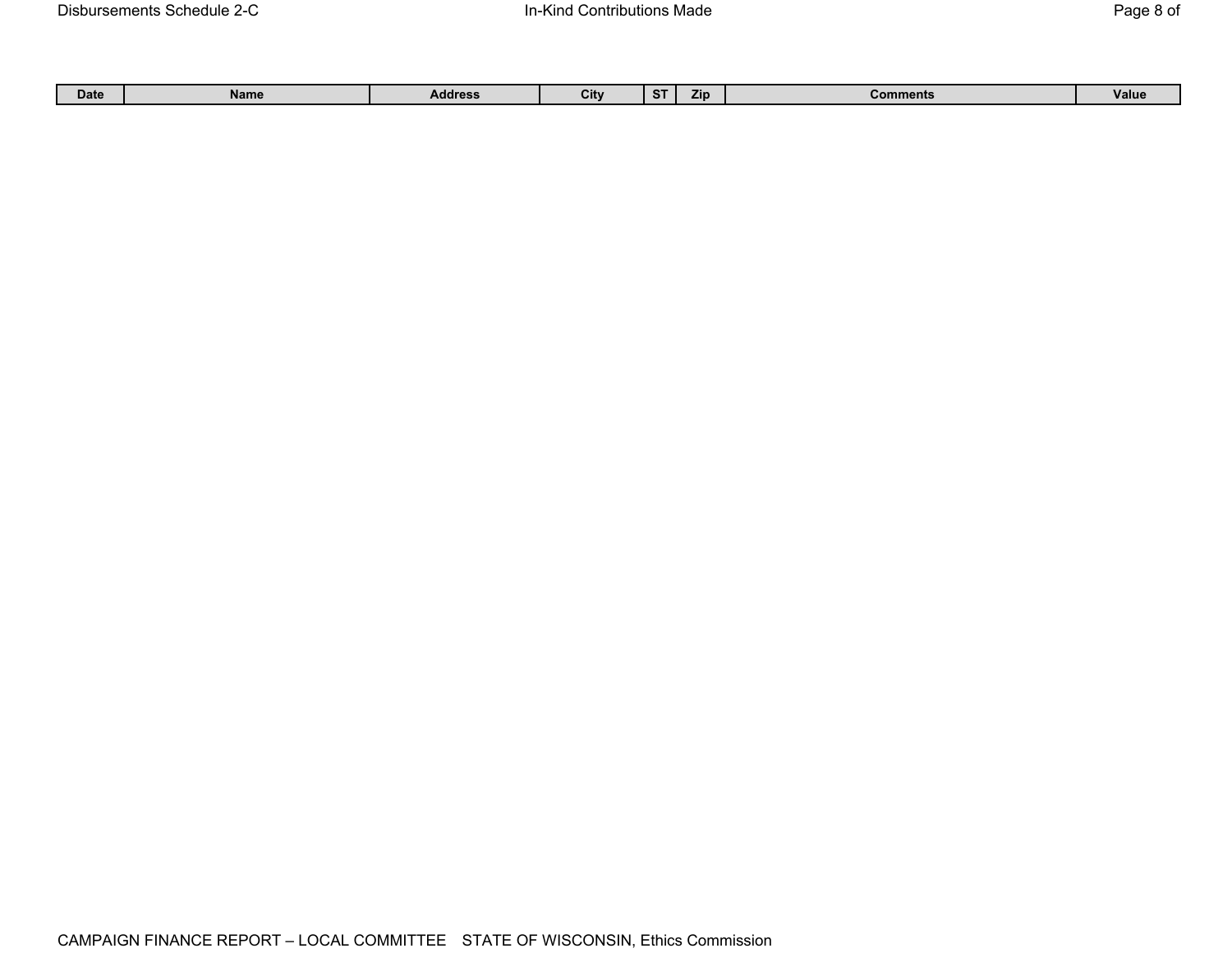| <b>Date</b> | Name | <b>Address</b> | City | $C$ T | <b>Zip</b> | <b>Purpose</b> | Outstanding<br>Balance,<br><b>Beginning of</b><br>Period | New Obligation<br><b>This Period</b> | Outstanding<br><b>Balance, Close</b><br>of Period |
|-------------|------|----------------|------|-------|------------|----------------|----------------------------------------------------------|--------------------------------------|---------------------------------------------------|
|-------------|------|----------------|------|-------|------------|----------------|----------------------------------------------------------|--------------------------------------|---------------------------------------------------|